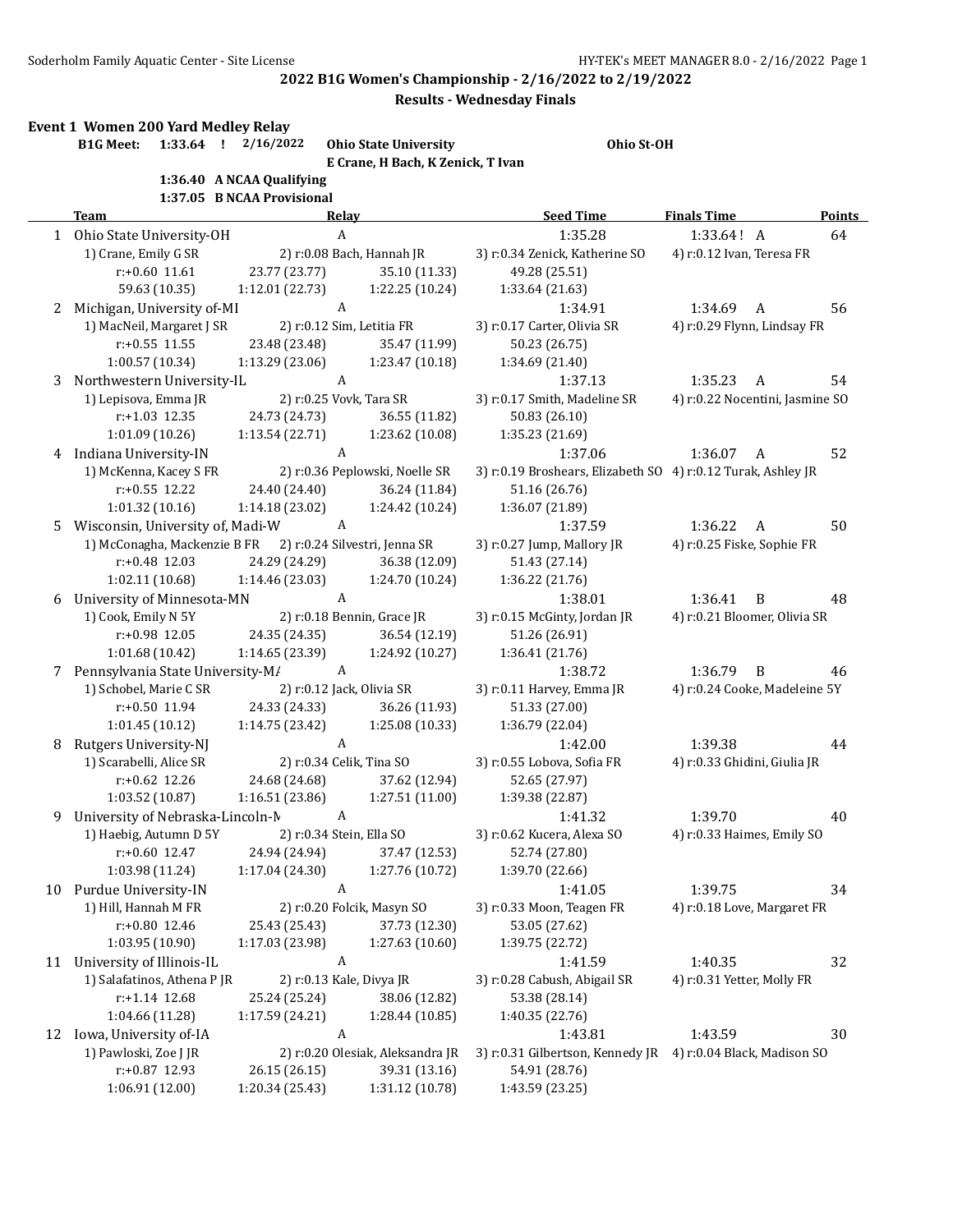**2022 B1G Women's Championship - 2/16/2022 to 2/19/2022**

**Results - Wednesday Finals**

## **Event 2 Women 800 Yard Freestyle Relay**

**B1G Meet: 6:54.58 ! 2/20/2019 Michigan, University of**

**Y Bi, R Postoll, S Haughey, C DeLoof**

**7:00.86 A NCAA Qualifying**

**7:05.88 B NCAA Provisional**

|   | <b>Team</b>                      | Relay                    |                                | <b>Seed Time</b>                                               | <b>Finals Time</b>            | <b>Points</b>                   |
|---|----------------------------------|--------------------------|--------------------------------|----------------------------------------------------------------|-------------------------------|---------------------------------|
|   | 1 Ohio State University-OH       | $\boldsymbol{A}$         |                                | 7:07.95                                                        | 6:58.17                       | $\mathbf{A}$<br>64              |
|   | 1) Fulmer, Amy A JR              | 2) r:0.31 Hall, Paige FR |                                | 3) r:0.32 Romano, Kristen 5Y                                   | 4) r:0.28 Trace, Katherine 5Y |                                 |
|   | r:+0.78 24.00                    | 49.59 (49.59)            | 1:15.93 (1:15.93)              | 1:43.46 (1:43.46)                                              |                               |                                 |
|   | 2:07.40 (23.94)                  | 2:33.91 (50.45)          | 3:01.11 (1:17.65)              | 3:29.13 (1:45.67)                                              |                               |                                 |
|   | 3:52.82 (23.69)                  | 4:19.36 (50.23)          | 4:46.07 (1:16.94)              | 5:13.31 (1:44.18)                                              |                               |                                 |
|   | 5:37.18 (23.87)                  | 6:03.82 (50.51)          | 6:31.14 (1:17.83)              | 6:58.17 (1:44.86)                                              |                               |                                 |
| 2 | Indiana University-IN            |                          | A                              | 7:03.73                                                        | 6:58.60                       | A<br>56                         |
|   | 1) Peplowski, Anna M FR          |                          | 2) r:0.44 Ristic, Ella SO      | 3) r:0.38 Kossakowska, Dominika 54) r:0.41 Looze, Mackenzie SR |                               |                                 |
|   | r:+0.78 24.07                    | 50.11 (50.11)            | 1:16.68(1:16.68)               | 1:43.53 (1:43.53)                                              |                               |                                 |
|   | 2:07.93 (24.40)                  | 2:34.74 (51.21)          | 3:01.37 (1:17.84)              | 3:28.61 (1:45.08)                                              |                               |                                 |
|   | 3:53.11 (24.50)                  | 4:20.00 (51.39)          | 4:46.86 (1:18.25)              | 5:13.60 (1:44.99)                                              |                               |                                 |
|   | 5:37.85 (24.25)                  | 6:04.31 (50.71)          | 6:31.12 (1:17.52)              | 6:58.60 (1:45.00)                                              |                               |                                 |
| 3 | Michigan, University of-MI       |                          | A                              | 7:03.97                                                        | 6:58.82                       | 54<br>A                         |
|   | 1) Glass, Megan E JR             |                          | 2) r:0.32 Ackerman, Kathryn SO | 3) r:0.40 Kwan, Victoria SR                                    | 4) r:0.24 Carter, Olivia SR   |                                 |
|   | $r: +0.69$ 24.54                 | 50.88 (50.88)            | 1:17.46 (1:17.46)              | 1:44.87 (1:44.87)                                              |                               |                                 |
|   | 2:08.83 (23.96)                  | 2:35.26 (50.39)          | 3:02.50 (1:17.63)              | 3:30.02 (1:45.15)                                              |                               |                                 |
|   | 3:54.34 (24.32)                  | 4:21.00 (50.98)          | 4:47.90 (1:17.88)              | 5:14.87 (1:44.85)                                              |                               |                                 |
|   | 5:38.84 (23.97)                  | 6:05.50(50.63)           | 6:32.36 (1:17.49)              | 6:58.82 (1:43.95)                                              |                               |                                 |
| 4 | Wisconsin, University of, Madi-W |                          | A                              | 7:02.16                                                        | 7:00.47                       | 52<br>A                         |
|   | 1) Hosack, Lillie A SR           |                          | 2) r:0.26 Carlson, Abby FR     | 3) r:0.29 McConagha, Mackenzie FI4) r:0.45 Bacon, Phoebe SO    |                               |                                 |
|   | $r: +0.75$ 24.19                 | 50.34 (50.34)            | 1:16.86 (1:16.86)              | 1:43.84 (1:43.84)                                              |                               |                                 |
|   | 2:08.34 (24.50)                  | 2:34.97 (51.13)          | 3:01.72 (1:17.88)              | 3:29.17 (1:45.33)                                              |                               |                                 |
|   | 3:53.45 (24.28)                  | 4:20.84 (51.67)          | 4:47.99 (1:18.82)              | 5:15.60 (1:46.43)                                              |                               |                                 |
|   | 5:39.08 (23.48)                  | 6:05.38 (49.78)          | 6:32.61 (1:17.01)              | 7:00.47 (1:44.87)                                              |                               |                                 |
| 5 | Northwestern University-IL       |                          | A                              | 7:10.54                                                        | 7:04.60                       | B<br>50                         |
|   | 1) Larson, Ally D JR             |                          | 2) r:0.15 Mull, Lola SO        | 3) r:0.33 Wagner, Annika SO                                    |                               | 4) r:0.01 Nocentini, Jasmine SO |
|   | r:+0.82 24.12                    | 50.38 (50.38)            | 1:17.41 (1:17.41)              | 1:45.51 (1:45.51)                                              |                               |                                 |
|   | 2:10.07 (24.56)                  | 2:37.24 (51.73)          | 3:04.98 (1:19.47)              | 3:32.34 (1:46.83)                                              |                               |                                 |
|   | 3:56.58 (24.24)                  | 4:23.72 (51.38)          | 4:51.71 (1:19.37)              | 5:20.59 (1:48.25)                                              |                               |                                 |
|   | 5:43.60 (23.01)                  | 6:10.78 (50.19)          | 6:37.66 (1:17.07)              | 7:04.60 (1:44.01)                                              |                               |                                 |
| 6 | University of Minnesota-MN       |                          | A                              | 7:09.44                                                        | 7:04.66                       | B<br>48                         |
|   | 1) McGinty, Jordan N JR          |                          | 2) r:0.25 Cornish, Hannah FR   | 3) Van Berkom, Megan M SO                                      |                               | 4) r:0.12 Summit, Maggie JR     |
|   | r:+0.69 24.49                    | 50.99 (50.99)            | 1:18.14(1:18.14)               | 1:46.13 (1:46.13)                                              |                               |                                 |
|   | 2:02.11 (15.98)                  | 2:37.71 (51.58)          | 3:05.07 (1:18.94)              | 3:32.50 (1:46.37)                                              |                               |                                 |
|   | 3:56.55 (24.05)                  | 4:23.97 (51.47)          | 4:51.53 (1:19.03)              | 5:18.36 (1:45.86)                                              |                               |                                 |
|   | 5:42.63 (24.27)                  | 6:10.09(51.73)           | 6:37.51 (1:19.15)              | 7:04.66 (1:46.30)                                              |                               |                                 |
| 7 | Rutgers University-NJ            |                          | A                              | 7:21.24                                                        | 7:10.24                       | 46                              |
|   | 1) Chichaikina, Sofia JR         |                          | 2) r:0.39 Scarabelli, Alice SR | 3) r:0.42 Ghidini, Giulia JR                                   |                               | 4) r:0.31 Trentin, Eleonora SR  |
|   | r:+0.76 24.42                    | 51.28 (51.28)            | 1:18.90 (1:18.90)              | 1:46.12 (1:46.12)                                              |                               |                                 |
|   | 2:10.48 (24.36)                  | 2:37.20 (51.08)          | 3:04.48 (1:18.36)              | 3:31.85 (1:45.73)                                              |                               |                                 |
|   | 3:56.91 (25.06)                  | 4:24.39 (52.54)          | 4:52.45 (1:20.60)              | 5:20.30 (1:48.45)                                              |                               |                                 |
|   | 5:44.53 (24.23)                  | 6:11.91(51.61)           | 6:40.54 (1:20.24)              | 7:10.24 (1:49.94)                                              |                               |                                 |
| 8 | University of Nebraska-Lincoln-N |                          | A                              | 7:15.74                                                        | 7:14.07                       | 44                              |
|   | 1) Haebig, Autumn D 5Y           |                          | 2) r:0.57 Kucera, Alexa SO     | 3) r:0.43 Murzilli, Ilaria FR                                  | 4) r:0.54 Stott, Shannon SR   |                                 |
|   | $r: +0.81$ 25.01                 | 51.33 (51.33)            | 1:18.02 (1:18.02)              | 1:45.57 (1:45.57)                                              |                               |                                 |
|   | 2:10.43 (24.86)                  | 2:37.71 (52.14)          | 3:05.76 (1:20.19)              | 3:33.90 (1:48.33)                                              |                               |                                 |
|   | 3:59.29 (25.39)                  | 4:27.13 (53.23)          | 4:55.33 (1:21.43)              | 5:23.87 (1:49.97)                                              |                               |                                 |
|   | 5:48.74 (24.87)                  | 6:16.40 (52.53)          | 6:44.99 (1:21.12)              | 7:14.07 (1:50.20)                                              |                               |                                 |